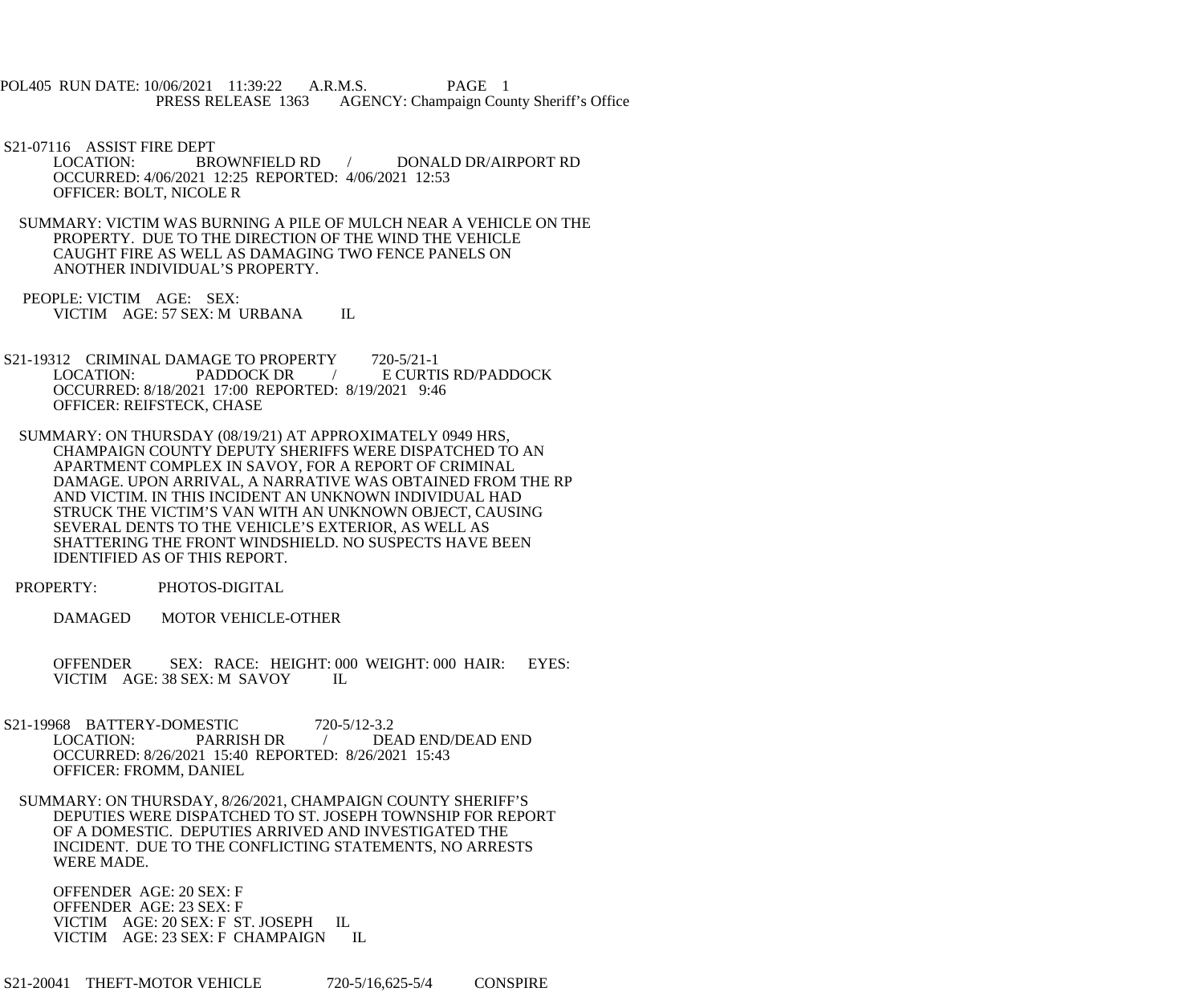POL405 RUN DATE: 10/06/2021 11:39:22 A.R.M.S. PAGE 2 PRESS RELEASE 1363 AGENCY: Champaign County Sheriff's Office THEFT \$500 AND UNDER 720-5/16-1 CONSPIRE<br>LOCATION: BOONE ST E / S FIRST ST/S SECO / S FIRST ST/S SECOND OCCURRED: 8/26/2021 21:00 REPORTED: 8/27/2021 9:30 OFFICER: WELDON, MATTHEW

 SUMMARY: DISPATCHED TO A TOLONO ADDRESS IN REFERENCE TO A STOLEN VEHICLE REPORT. THE VICTIM ADVISED THEIR VEHICLE HAD BEEN TAKEN BY THEIR SIGNIFICANT OTHER, HOWEVER THE SUSPECT DOES NOT LIVE WITH THE VICTIM OR NORMALLY HAVE ACCESS TO THE VEHICLE. THE SUSPECT HAS SINCE CEASED ALL CONTACT WITH THE VICTIM. THE VEHICLE AND SUSPECT HAVE NOT BEEN LOCATED YET AT THIS TIME.

PROPERTY: STOLEN 1 ELECTRONIC EQUIPMENT

STOLEN AUTO<br>COLOR: GRY/ 2015 MAKE: CHEV MODEL: MAL BODY: PC LIC#: IL BTMAN44

 OFFENDER AGE: 41 SEX: F VICTIM AGE: 68 SEX: M TOLONO IL

S21-20172 FOUND ARTICLES<br>LOCATION: MARKET ST S W RIVER RD, W

 OCCURRED: 8/28/2021 9:00 REPORTED: 8/28/2021 9:35 OFFICER: REIFSTECK, BRANDON

SUMMARY: WALLET FOUND IN STREET. OWNER NOT LOCATED.

 OFFENDER SEX: RACE: HEIGHT: 000 WEIGHT: 000 HAIR: EYES: VICTIM AGE: 34 SEX: M MONTICELLO IL

S21-20264 VIOLATION ORDER PROTECTION 720-5/12-3.4<br>LOCATION: 00 BLOCK OF RANDOLPH MAHOMET LOCATION: 00 BLOCK OF RANDOLPH OCCURRED: 8/29/2021 10:30 REPORTED: 8/29/2021 10:53 OFFICER: BIALESCHKI, DOUG

 SUMMARY: R/P CALLED TO REPORT VOOP AFTER RECEIVING SECOND HAND INFORMATION THAT HER SON THREATENED TO BURN HER TRAILER DOWN.

 OFFENDER AGE: 24 SEX: M VICTIM AGE: 42 SEX: F MAHOMET IL

S21-20309 BATTERY-DOMESTIC 720-5/12-3.2<br>LOCATION: DOUGLAS ST W / S LOCATION: DOUGLAS ST W / S ELM ST, JAMES ST/E OCCURRED: 8/30/2021 2:00 REPORTED: 8/30/2021 2:29 OFFICER: PING, JOEL

 SUMMARY: ON AUGUST 30, 2021, CHAMPAIGN COUNTY SHERIFF'S DEPUTIES RESPONDED TO AN ADDRESS IN THE VILLAGE OF SAINT JOSEPH FOR REPORT OF A DOMESTIC BATTERY. THE SUSPECT FLED THE SCENE PRIOR TO THE ARRIVAL OF DEPUTIES. THE VICTIM WAS INTERVIEWED ON SCENE AND STATED THAT A BATTERY OCCURRED.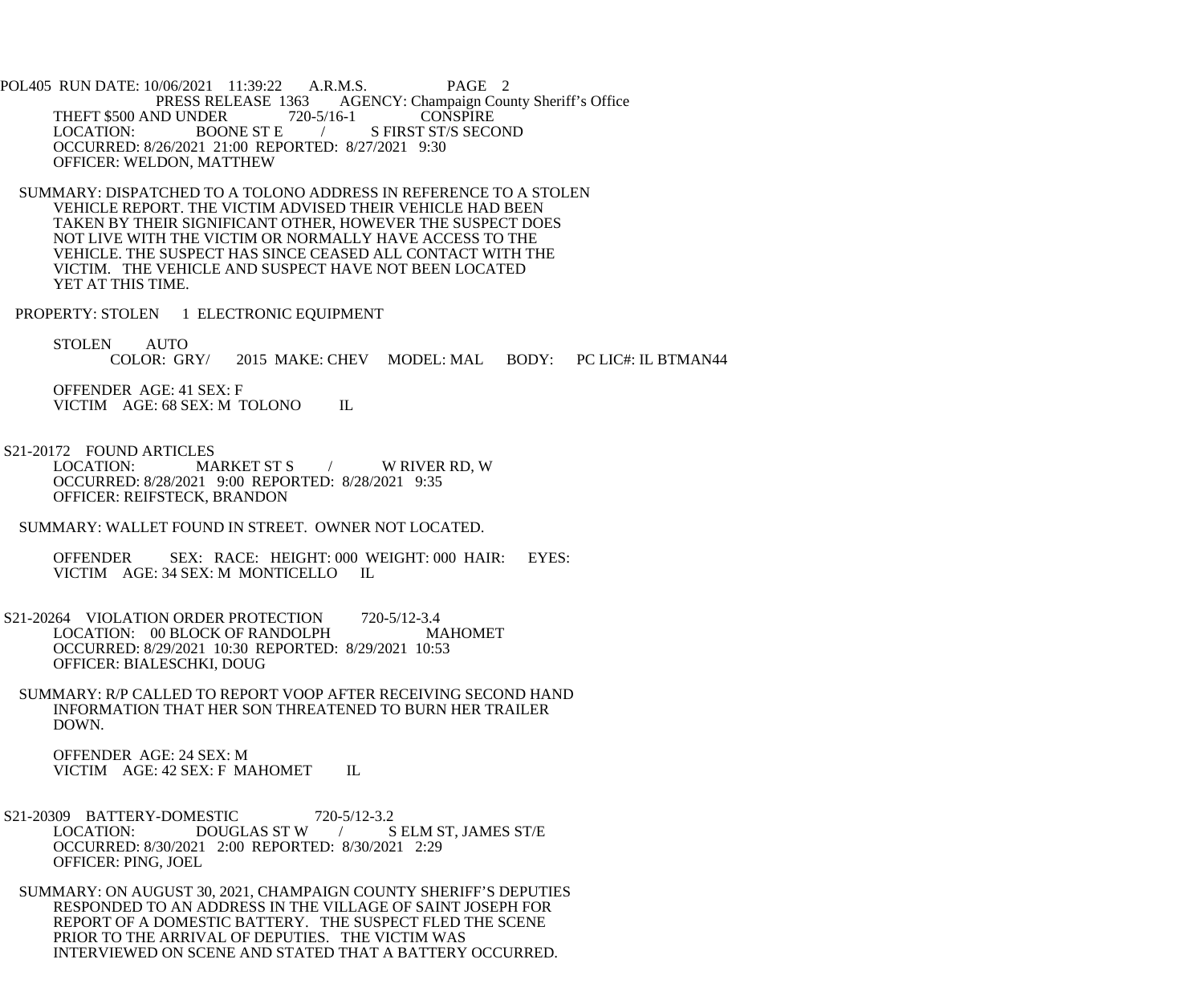POL405 RUN DATE: 10/06/2021 11:39:22 A.R.M.S. PAGE 3 PRESS RELEASE 1363 AGENCY: Champaign County Sheriff's Office DEPUTIES CHECKED THE AREA AND WERE UNABLE TO LOCATE THE SUSPECT. DEPUTIES LATER CONTACTED THE VICTIM AGAIN AND THEY ADVISED THAT THEY WERE INTOXICATED DURING THE INCIDENT AND A BATTERY DID NOT OCCUR. NOTHING FURTHER TO REPORT AT THIS TIME.

 OFFENDER AGE: 45 SEX: M VICTIM AGE: 40 SEX: F ST JOSEPH IL

 S21-20444 BATTERY-DOMESTIC 720-5/12-3.2 HOME INVASION 720-5/19-6 INTERFER W/REPORT DOM VIOLENCE 720-5/12-3.5<br>LOCATION: OLYMPIAN RD / COUN LOCATION: OLYMPIAN RD / COUNTRYVIEW RD/CUNNI OCCURRED: 8/31/2021 9:57 REPORTED: 8/31/2021 9:57 OFFICER: FERRIMAN, RICHARD

 SUMMARY: RP CALLED TO REPORT HER EX-BOYFRIEND HAD FORCED HIMSELF INTO THE RESIDENCE AND BATTERED HER. THE SUSPECT ALSO INTERFERED WITH HER CALLING 911, BEFORE FLEEING THE RESIDENCE. INJURIES WERE DOCUMENTED AND PICTURES WERE TAKEN. THE SUSPECT WAS NOT LOCATED AT THIS TIME.

 OFFENDER AGE: 35 SEX: M VICTIM AGE: 34 SEX: F URBANA IL

- S21-20521 IMPROPER PARKING ON ROADWAY 625-5/11-1301 CONSPIRE<br>LOCATION: 00 BLOCK OF 1700N @ 2100E ST. JOSEPH LOCATION:  $00$  BLOCK OF 1700N @ 2100E OCCURRED: 9/01/2021 10:55 REPORTED: 9/01/2021 10:55 OFFICER: WELDON, MATTHEW
- SUMMARY: A PASSERBY ADVISED THAT A VEHICLE WAS ABANDONED IN THE ROADWAY IN A ST JOSEPH TOWNSHIP INTERSECTION. THE VEHICLE WAS FOUND AND ATTEMPTS TO CONTACT THE REGISTERED OWNER WERE UNSUCCESSFUL. THE VEHICLE WAS TOWED FROM THE SCENE AND ENTERED INTO LEADS.
- PROPERTY: AUTO<br>COLOR: WHI/ 2006 MAKE: CHEV MODEL: IMP BODY: PC LIC#: IL CS52214

PEOPLE: VICTIM SOCIETY<br>OFFENDER SEX: R SEX: RACE: HEIGHT: 000 WEIGHT: 000 HAIR: EYES:

S21-20524 CRIMINAL DAMAGE TO PROPERTY 720-5/21-1 CONSPIRE<br>LOCATION: GREEN ST E / GLENN DR/SCOTTSWOOD / GLENN DR/SCOTTSWOOD OCCURRED: 8/31/2021 21:00 REPORTED: 9/01/2021 11:08 OFFICER: WELDON, MATTHEW

 SUMMARY: DISPATCHED TO AN URBANA TOWNSHIP ADDRESS IN REFERENCE TO A REPORT OF CRIMINAL DAMAGE. THE REPORTING PERSON SAID THEY HAD DISCOVERED MULTIPLE LARGE DENTS ON THEIR VEHICLE THAT WAS PARKED IN THEIR DRIVEWAY OVERNIGHT. THERE IS NO SUSPECT INFORMATION AT THIS TIME.

PROPERTY: 10 PHOTOS-DIGITAL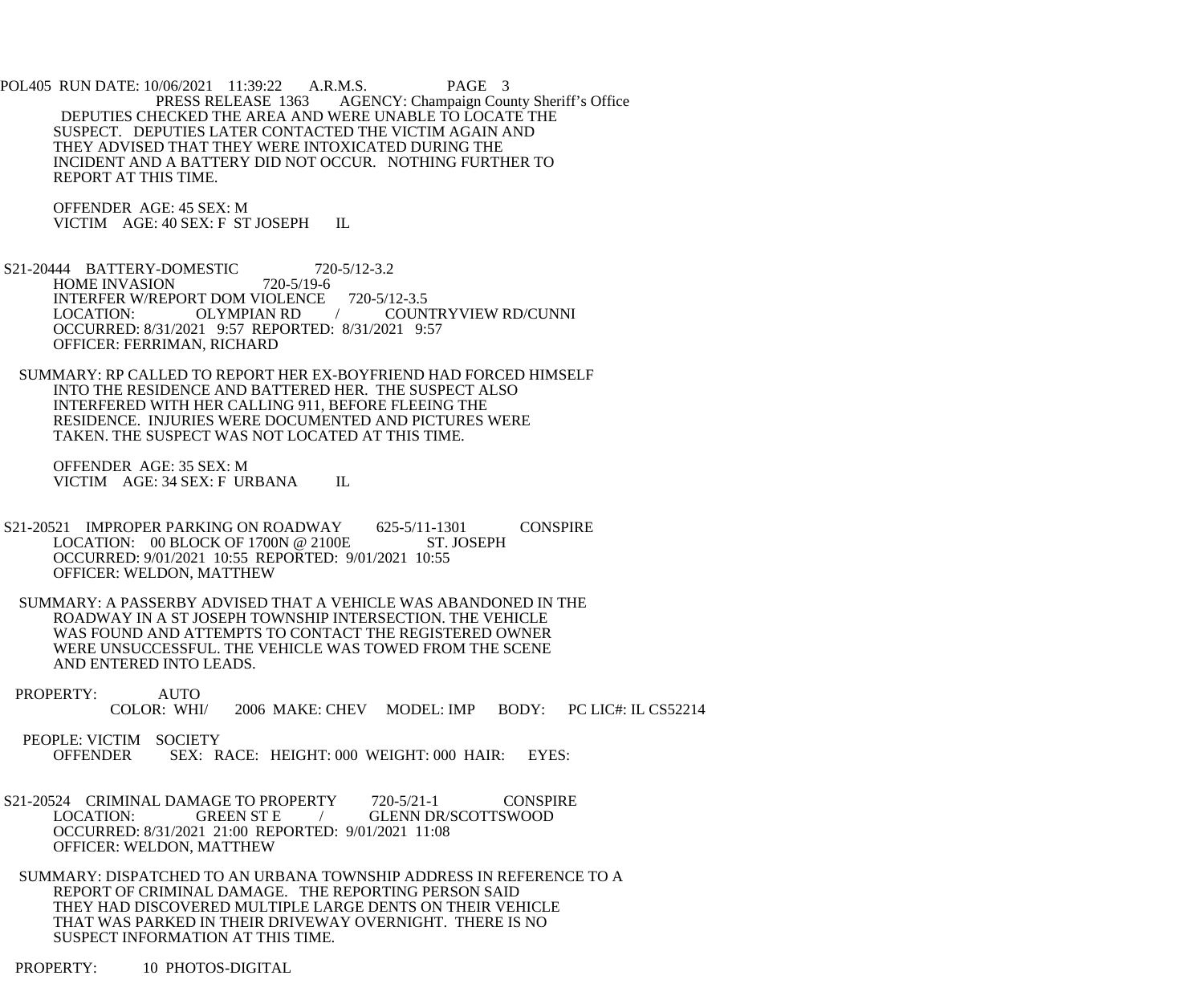- POL405 RUN DATE: 10/06/2021 11:39:22 A.R.M.S. PAGE 4 PRESS RELEASE 1363 AGENCY: Champaign County Sheriff's Office
	- OFFENDER SEX: RACE: HEIGHT: 000 WEIGHT: 000 HAIR: EYES: VICTIM AGE: 33 SEX: F URBANA IL
- S21-20579 NO FRONT PLATE 625-5/3-413A FLEEING OR ATTEMPT TO ELUDE POLICE 625-5/11-204<br>LOCATION: N MARKET ST N (@TOW) N MARKET ST N / @ TOWER ST OCCURRED: 9/02/2021 2:47 REPORTED: 9/02/2021 2:47 OFFICER: CUMMINGS, MATTHEW
- SUMMARY: ON 9/2/21 AT APPROXIMATELY 0300 HOURS, A CHAMPAIGN COUNTY SHERIFF DEPUTY ATTEMPTED TO CONDUCT A TRAFFIC STOP ON A VEHICLE ON N MARKET ST IN CHAMPAIGN. THE VEHICLE FLED THE DEPUTY. DEPUTIES ATTEMPTED TO SEARCH THE AREA BUT WERE UNABLE TO LOCATE THE SUSPECT VEHICLE.
- PEOPLE: VICTIM SOCIETY<br>OFFENDER SEX: R SEX: RACE: HEIGHT: 000 WEIGHT: 000 HAIR: EYES:
- S21-20617 BATTERY-DOMESTIC 720-5/12-3.2 ASSAULT-AGGRAVATED 720-5/12-2 LOCATION: 2400 BLOCK OF ELM ST E URBANA OCCURRED: 9/02/2021 11:00 REPORTED: 9/02/2021 11:13 OFFICER: REIFSTECK, BRANDON
- SUMMARY: ADULT BROTHERS INVOLVED IN ARGUMENT. ONE BROTHER STRUCK THE OTHER IN THE FACE WITH A CLOSED FIST. THEN POINTED A PISTOL AT HIM, AND THREATENED TO KILL HIM. SUSPECT FLED THE SCENE.
- PEOPLE: VICTIM AGE: 59 SEX: F CHAMPAIGN IL VICTIM AGE: 62 SEX: M URBANA IL OFFENDER AGE: 00 SEX: M RACE: B HEIGHT: 000 WEIGHT: 000 HAIR: EYES:
- S21-20791 DECEPTIVE PRACTICES 720-5/17-1 LOCATION: PARK AV / CEDAR DR, E MAGNOLIA OCCURRED: 9/04/2021 1:45 REPORTED: 9/04/2021 10:19 OFFICER: GABRA, KEROLOS
- SUMMARY: THE VICTIM REPORTED HER DEBIT CARD WAS USED AFTER SHE RECEIVED AN EMAIL ABOUT ITEMS BEING SHIPPED TO A DIFFERENT STATE. THE VICTIM WAS STILL IN POSSESSION OF HER DEBIT CARD.
	- OFFENDER SEX: RACE: HEIGHT: 000 WEIGHT: 000 HAIR: EYES: VICTIM AGE: 45 SEX: F ST. JOSEPH IL
- S21-20847 CRIMINAL DAMAGE TO PROPERTY 720-5/21-1<br>LOCATION: FORD HARRIS RD E / N WEST ARROWHEAD DR FORD HARRIS RD E  $/$  OCCURRED: 9/05/2021 0:00 REPORTED: 9/05/2021 8:00 OFFICER: JAMES, ALEXANDER
- SUMMARY: ON 09/05/21 AT APPROXIMATELY 0805 HOURS, CHAMPAIGN COUNTY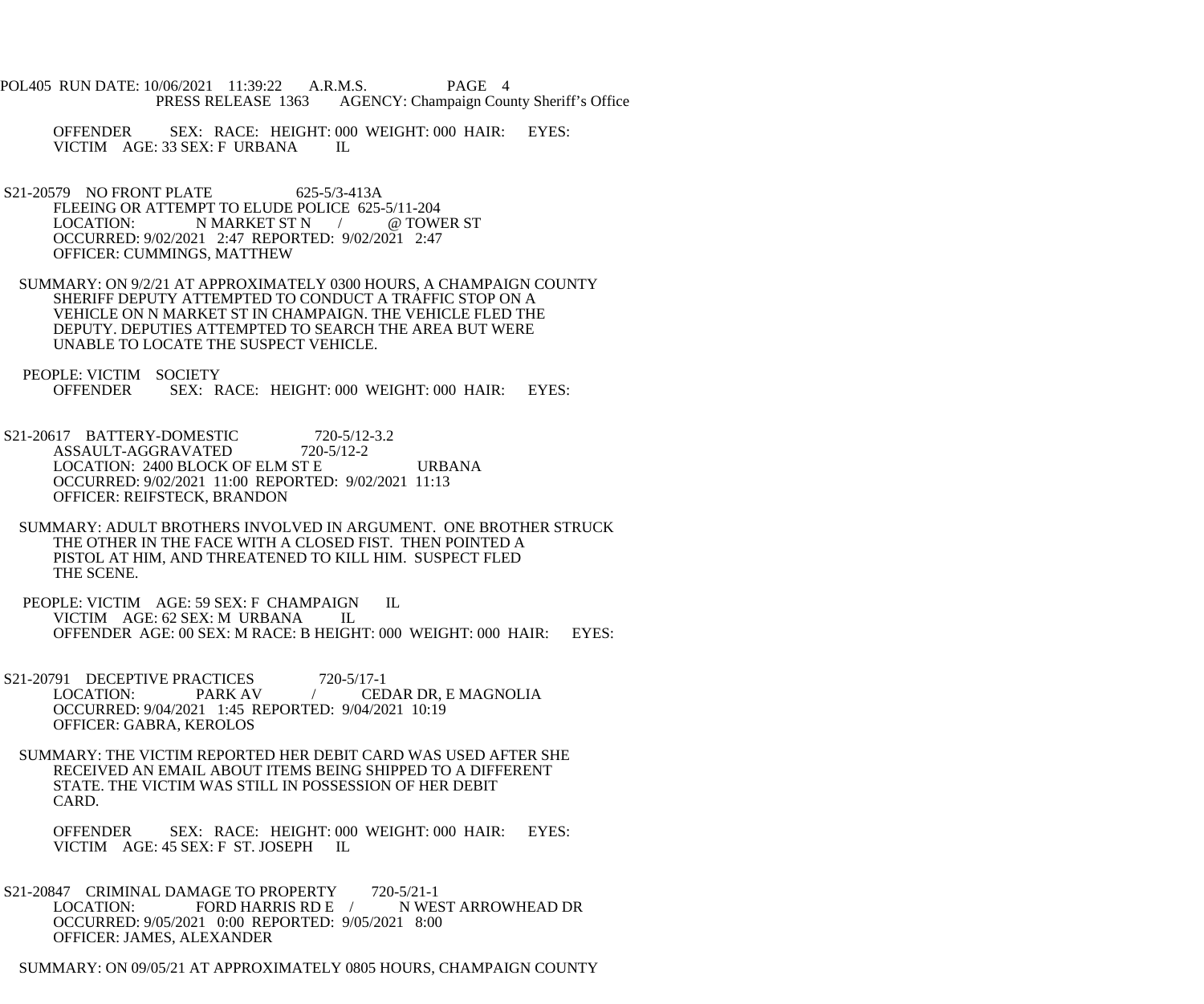POL405 RUN DATE: 10/06/2021 11:39:22 A.R.M.S. PAGE 5<br>PRESS RELEASE 1363 AGENCY: Champaign Cou AGENCY: Champaign County Sheriff's Office DEPUTIES WERE DISPATCHED TO AN ADDRESS IN SOMER TOWNSHIP FOR A REPORT OF A CRIMINAL DAMAGE REPORT. AFTER INVESTIGATION, IT WAS DISCOVERED THAT A SUBJECT BROKE A WINDOW OUT OF A TRAILER DOOR AND DAMAGED IT.

PROPERTY: DAMAGED 1 DOOR / FRAME

 OFFENDER AGE: 45 SEX: M VICTIM AGE: 55 SEX: F URBANA IL

S21-20875 BURGLARY RESIDENTIAL 720-5/19-3<br>LOCATION: FIELDS SOUTH CT UNKNOWN/FIELDS SOUTH OCCURRED: 9/05/2021 12:30 REPORTED: 9/05/2021 18:09 OFFICER: FORDYCE, CODY

 SUMMARY: ON 9/5/21, DEPUTIES WERE DISPATCHED FOR REPORT OF A THEFT. DEPUTIES LEARNED THE VICTIM HAD HIS BICYCLE STOLEN FROM HIS ATTACHED GARAGE. NO SUSPECT INFORMATION AT THIS TIME.

PROPERTY: STOLEN 1 BICYCLE-PART

STOLEN 1 BICYCLE-PART

STOLEN 1 BICYCLE

 OFFENDER SEX: RACE: HEIGHT: 000 WEIGHT: 000 HAIR: EYES: VICTIM AGE: 67 SEX: M CHAMPAIGN IL

S21-20880 BATTERY-DOMESTIC 720-5/12-3.2<br>LOCATION: ANTHONY DR W LOCATION: ANTHONY DR W / No Cross Streets Fou OCCURRED: 9/05/2021 18:22 REPORTED: 9/05/2021 18:22 OFFICER: FORDYCE, CODY

 SUMMARY: ON 9/5/21, DEPUTIES WERE DISPATCHED FOR REPORT OF A DOMESTIC BATTERY. UPON ARRIVAL, DEPUTIES SPOKE WITH THE REPORTING PERSON AND THE OTHER INVOLVED PARTY WAS NOT ON SCENE. I ATTEMPTED TO LOCATE THE OTHER PARTY INVOLVED BUT WAS UNABLE TO LOCATE HIM.

 OFFENDER AGE: 49 SEX: M VICTIM AGE: 28 SEX: F CHAMPAIGN IL

S21-20914 LEAVING SCENE PROPERTY DAMAGE 625-5/11-402 LOCATION: 2400 BLOCK OF 1600 THOMASBORO OCCURRED: 9/06/2021 2:24 REPORTED: 9/06/2021 6:11 OFFICER: BIALESCHKI, DOUG

 SUMMARY: DISPATCHED TO 10-50 UNKNOWN. LATER LEARNED NEIGHBOR HEARD THE CRASH AT 0224 HOURS AND CALLED IN REPORT AT 0611 AFTER WAKING UP AND SEEING CAR IN FIELD. REG OWNER OF CAR DENIED KNOWLEDGE OF THE CAR. UNKNOWN WHO WAS DRIVING AT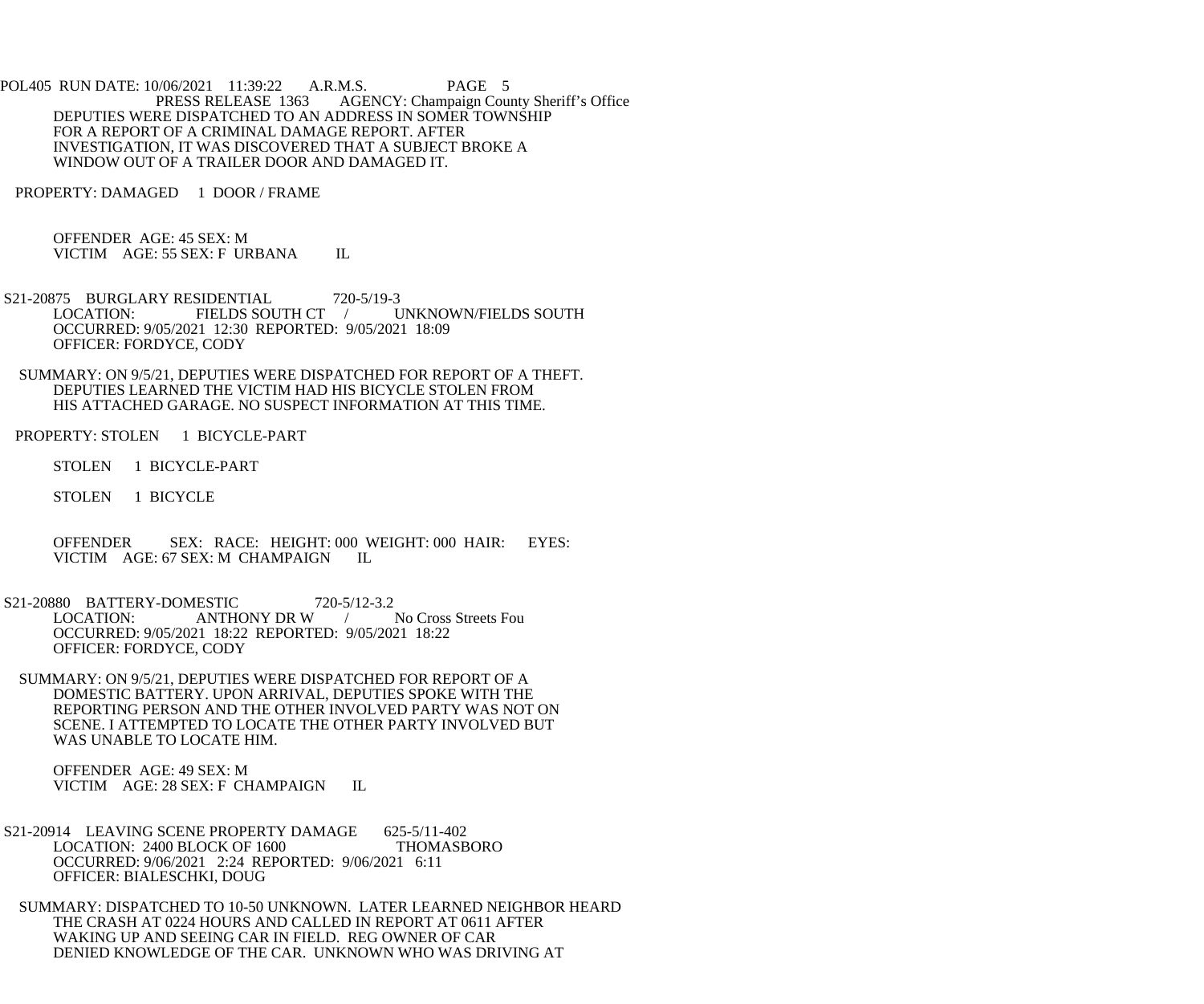POL405 RUN DATE: 10/06/2021 11:39:22 A.R.M.S. PAGE 6<br>PRESS RELEASE 1363 AGENCY: Champaign Cou AGENCY: Champaign County Sheriff's Office THIS TIME. EVIDENCE COLLECTED FROM SCENE.

PEOPLE: VICTIM SOCIETY<br>OFFENDER SEX: R SEX: RACE: HEIGHT: 000 WEIGHT: 000 HAIR: EYES:

- S21-20931 THEFT-IDENTITY 720-5/16-30(A) LOCATION: 00 BLOCK OF LAWRENCE ST. MAHOMET TOWNSHIP OCCURRED: 9/06/2021 11:43 REPORTED: 9/06/2021 11:43 OFFICER: REIFSTECK, JONATHAN
- SUMMARY: THE SUSPECT EITHER UTILIZED OR ATTEMPTED TO UTILIZE THE VICTIM'S SOCIAL SECURITY NUMBER. THE VICTIM WAS MADE AWARE OF THE INCIDENT THROUGH AN ONLINE CREDIT REPORT. THERE IS NO SUSPECT INFORMATION.

OFFENDER SEX: RACE: HEIGHT: 000 WEIGHT: 000 HAIR: EYES: VICTIM AGE: 33 SEX: F MAHOMET IL VICTIM AGE: 33 SEX: F MAHOMET

- S21-20992 THEFT-IDENTITY 720-5/16-30(A) LOCATION: 00 BLOCK OF CARROLL AVE URBANA OCCURRED: 8/01/2021 12:00 REPORTED: 9/07/2021 8:28 OFFICER: REIFSTECK, BRANDON
	- SUMMARY: AMEREN ACCOUNT OPENED IN VICTIM'S NAME WITHOUT AUTHORIZATION.

OFFENDER SEX: RACE: HEIGHT: 000 WEIGHT: 000 HAIR: EYES:<br>VICTIM AGE: 24 SEX: F URBANA IL VICTIM AGE: 24 SEX: F URBANA

S21-21064 OTHER TROUBLE/INFO RPT

 LOCATION: THIRD ST N / E GRAND AV/ALLEY ST OCCURRED: 9/07/2021 19:50 REPORTED: 9/07/2021 19:54 OFFICER: PING, JOEL

 SUMMARY: ON SEPTEMBER 7, 2021, CHAMPAIGN COUNTY SHERIFF'S DEPUTIES RESPONDED TO AN ADDRESS IN THE VILLAGE OF SAINT JOSEPH FOR REPORT OF A REMOVE SUBJECT. WHILE ON SCENE DEPUTIES LEARNED THIS INCIDENT WAS A CIVIL DISPUTE OVER THE RESIDENCE. BOTH PARTIES WERE PROVIDED ADVICE AND WERE SEPARATED FOR THE EVENING.

 OFFENDER AGE: 00 SEX: U RACE: U HEIGHT: 000 WEIGHT: 000 HAIR: EYES: VICTIM SOCIETY

- S21-22295 BATTERY-DOMESTIC 720-5/12-3.2<br>LOCATION: FRANKLIN ST / SC LOCATION: FRANKLIN ST / SOUTH ST/BUSEY ST OCCURRED: 9/20/2021 16:30 REPORTED: 9/20/2021 17:13 OFFICER: PING, JOEL
- SUMMARY: ON SEPTEMBER 20, 2021, CHAMPAIGN COUNTY SHERIFF'S DEPUTIES RESPONDED TO AN ADDRESS IN THE VILLAGE OF PENFIELD FOR REPORT OF A DOMESTIC BATTERY. UPON ARRIVAL, DEPUTIES